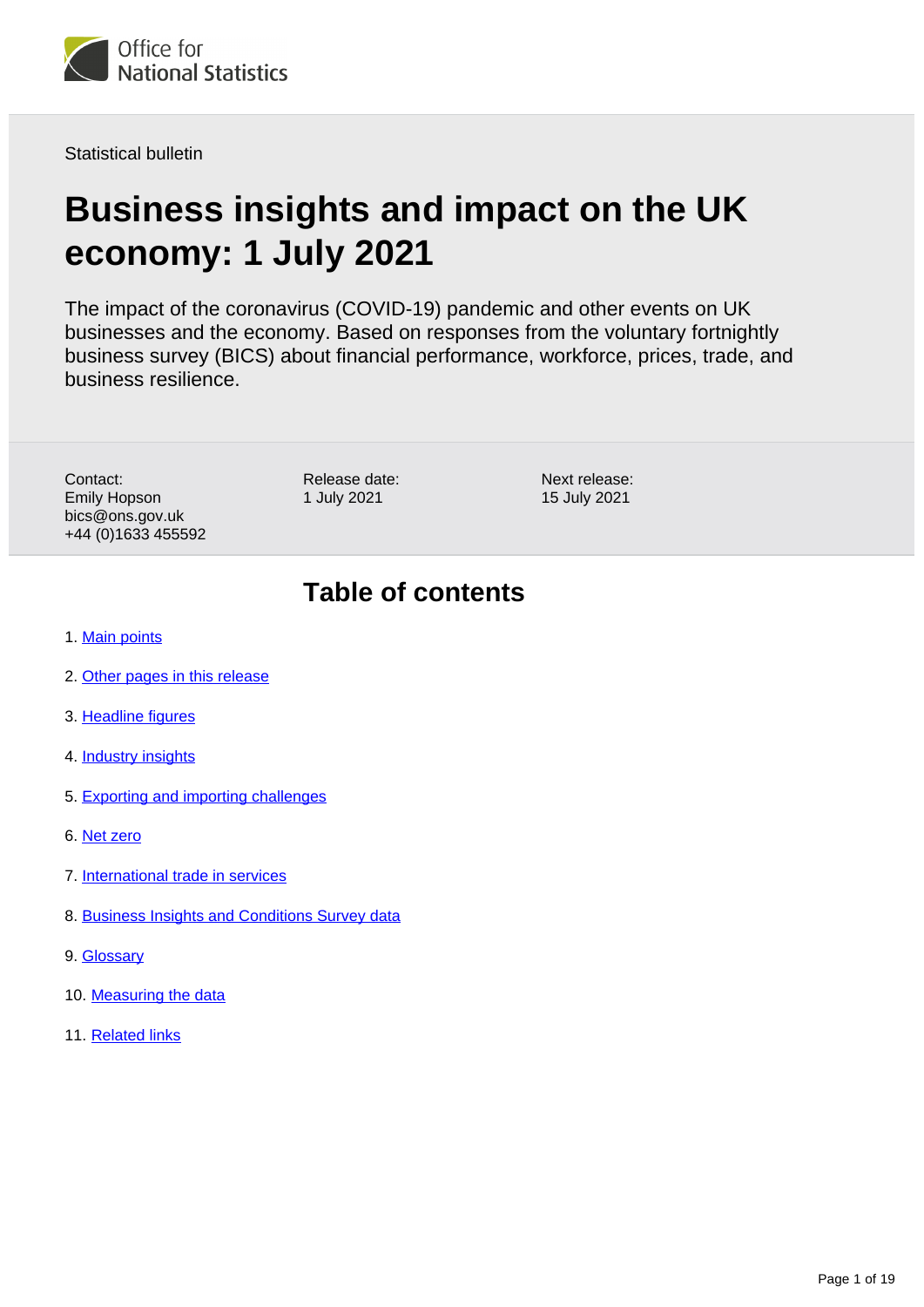# <span id="page-1-0"></span>**1 . Main points**

- The percentage of businesses currently trading has increased steadily from 71% in January 2021 to 88% in late June 2021, the highest percentage since comparable estimates began in June 2020.
- The proportion of businesses' workforce reported to be on full or partial furlough leave has fallen from 20% in late January 2021 to its lowest level since the furlough scheme began, at 6% (provisional confidence interval: 5% to 7%) in early June 2021, as a result of coronavirus (COVID-19) restrictions being relaxed across the UK.
- The percentage of currently trading businesses that reported turnover was lower than normal has continued to fall, from 65% in June 2020 to 30% in early June 2021.
- The proportions of businesses experiencing challenges in importing and exporting are broadly unchanged since January 2021, with additional paperwork remaining the top challenge faced by businesses for importing and exporting.
- The transportation and storage industry had the lowest percentage of businesses currently trading in late June 2021, at 76%; this has steadily declined from 94% in early October 2020, at a time when a shortage of lorry drivers was being reported in some media.
- Switching to LED bulbs is the most reported action that businesses not permanently stopped trading have taken, and intend to take, to reduce carbon emissions.

# <span id="page-1-1"></span>**2 . Other pages in this release**

More commentary on the impacts of the coronavirus (COVID-19) pandemic on the UK economy and society is available on the following pages:

- [Economic activity and social change in the UK, real-time indicators](https://www.ons.gov.uk/economy/economicoutputandproductivity/output/bulletins/economicactivityandsocialchangeintheukrealtimeindicators/latest)
- [Coronavirus and the social impacts on Great Britain](https://www.ons.gov.uk/peoplepopulationandcommunity/healthandsocialcare/healthandwellbeing/bulletins/coronavirusandthesocialimpactsongreatbritain/latest)

**More about economy, business and jobs**

- All ONS analysis, summarised in our [economy, business and jobs roundup.](https://www.ons.gov.uk/economy/economicoutputandproductivity/output/articles/ukeconomylatest/2021-01-25)
- Explore the latest trends in employment, prices and trade in our [economic dashboard.](https://www.ons.gov.uk/economy/nationalaccounts/articles/dashboardunderstandingtheukeconomy/2017-02-22)
- View [all economic data](https://www.ons.gov.uk/economy/datalist?filter=datasets).

# <span id="page-1-2"></span>**3 . Headline figures**

The data presented here are final results from Wave 33 of the Business Insights and Conditions Survey (BICS), which was live for the period 14 to 27 June 2021.

For questions regarding the last two weeks, businesses were asked for their experience for the reference period 31 May to 13 June 2021.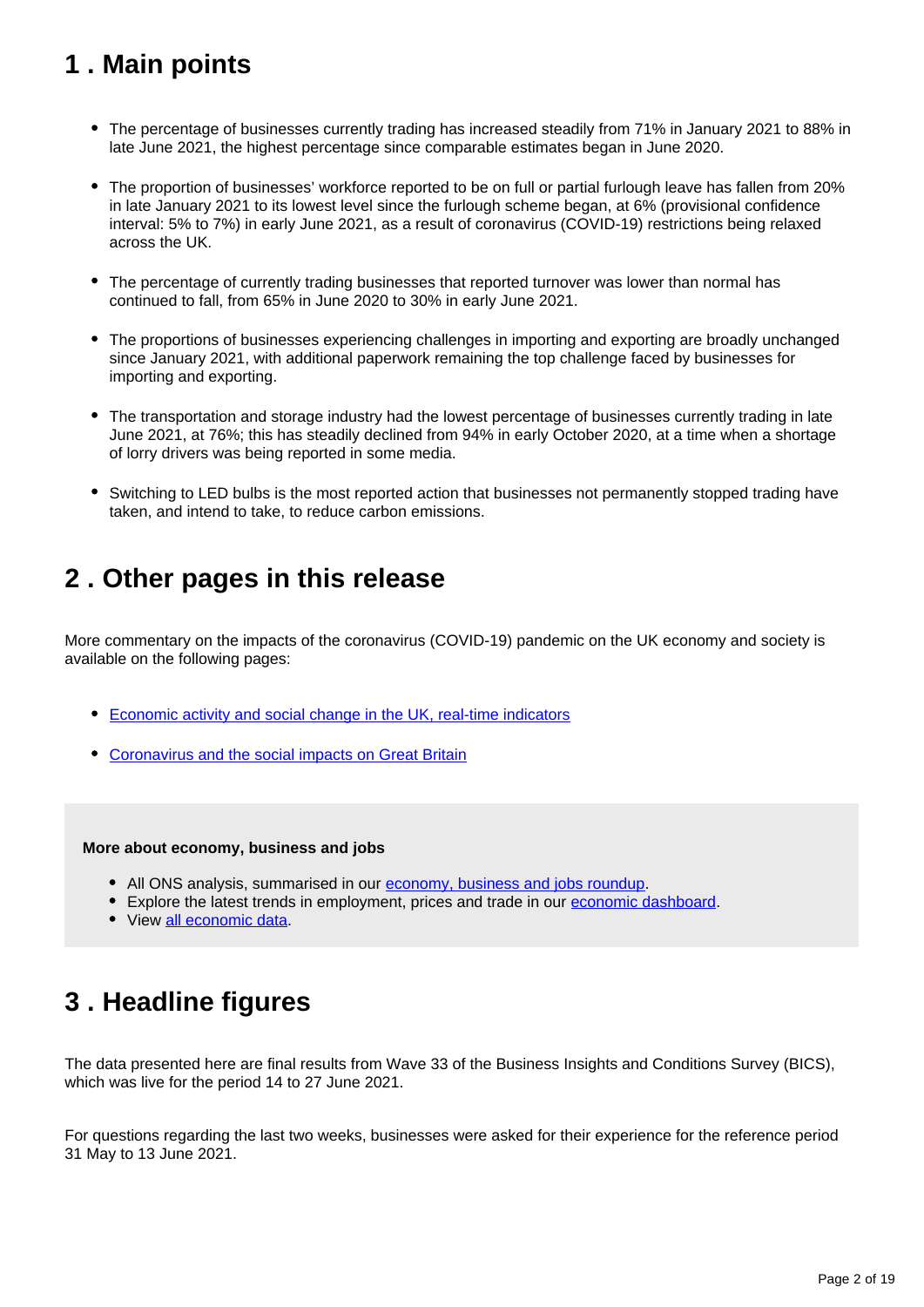## **Figure 1: Headline figures from the Business Insights and Conditions Survey**

### **Notes:**

- 1. Final weighted results, Wave 7 to Wave 33 of the Office for National Statistics' (ONS') Business Insights and Conditions Survey (BICS).
- 2. Weighted estimates are available from Wave 7 onwards only. The sample redesign in Wave 7 improves our coverage for the small-sized businesses, allowing for weighted results to be truly reflective of all businesses.
- 3. Data are plotted in the middle of the two-week period of each wave.
- 4. Trading status: for presentational purposes, currently trading categories and paused trading categories have been combined.
- 5. Financial performance: for presentational purposes, decreased turnover categories and increased turnover categories have been combined, and the option "Not sure" has been removed.
- 6. Business resilience: for presentational purposes, cash reserves categories between zero and three months have been combined, and the option "Not sure" has been removed.
- 7. Workforce: for presentational purposes, the options "Made permanently redundant" or "Other" have been removed. From Wave 33, the response options changed: "On sick leave or not working because of coronavirus (COVID-19), self-isolation or quarantine" was removed, "Working from home instead of at their normal place of work" has changed to "Mainly working from home, instead of where they were working before the pandemic", and "Working at their normal place of work" has changed to "Mainly working at the same place they were working before the pandemic".
- 8. Financial performance and Workforce: Businesses were asked for their experiences for the reference period. However, for questions regarding the last two weeks, businesses may respond from the point of completion of the questionnaire.

### **Download this chart**

### [.xlsx](https://www.ons.gov.uk/visualisations/dvc1447/dashboard/datadownload.xlsx)

The percentage of businesses currently trading has increased steadily from 71% in January 2021 to 88% in June 2021. This is the highest percentage of businesses currently trading since comparable estimates began in June 2020, and higher than in late September and early October 2020 when fewer coronavirus (COVID-19) restrictions were in place across the UK.

Businesses currently trading were asked how their turnover compared with normal expectations for this time of year:

- the percentage of businesses experiencing a decrease in turnover has fallen to 30% in early June 2021 the lowest percentage recorded since comparable estimates began in June 2020
- the percentage of businesses experiencing an increase in turnover has remained generally stable and stood at 14% in early June 2021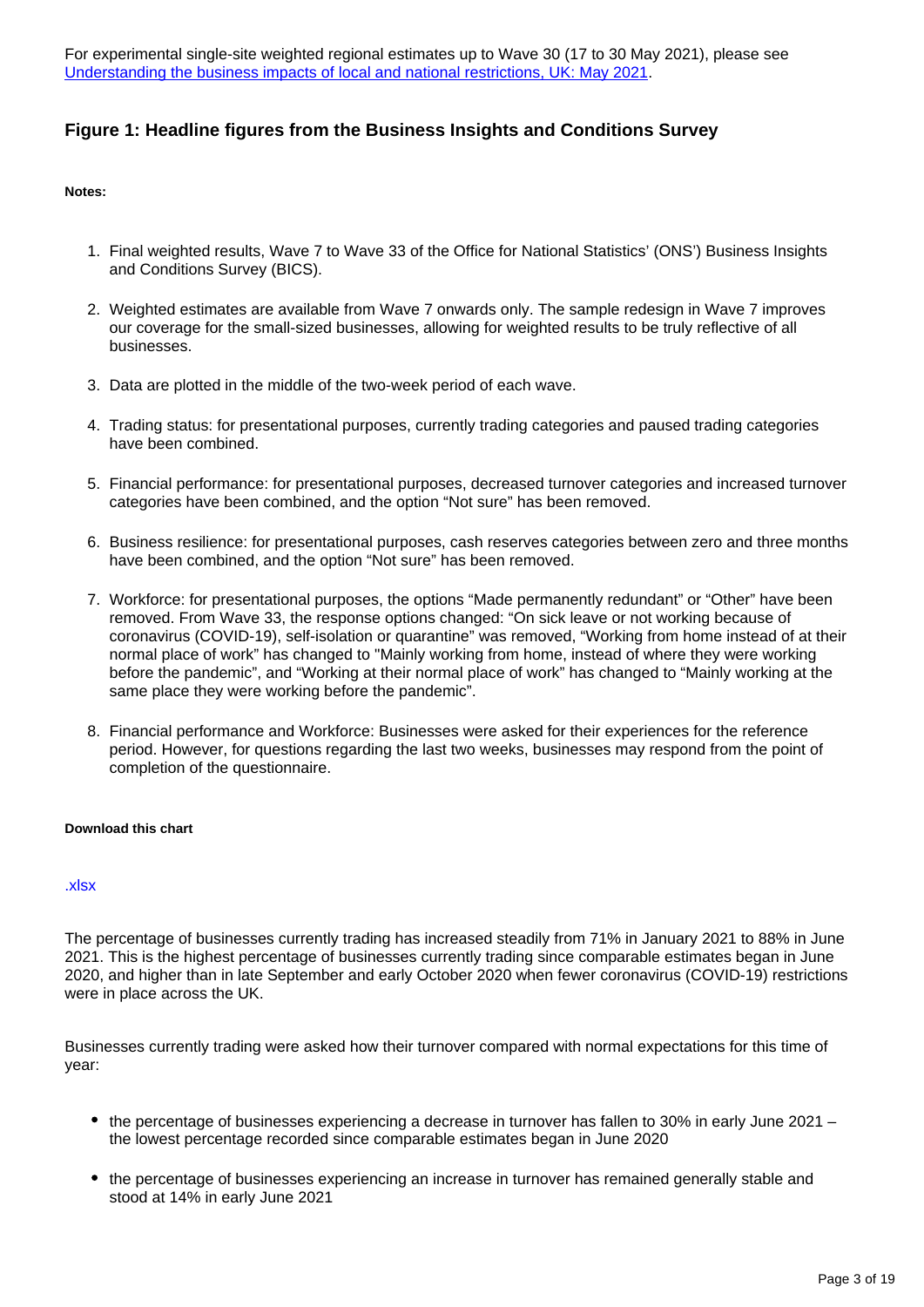Within the industries covered by the BICS sample, the proportion of businesses' workforce that are reported to be on full or partial furlough leave (the Coronavirus Job Retention Scheme (CJRS)) has fallen from around 20% in late January 2021 to 6% in early June 2021 (we have provisionally calculated that these estimates have a standard error of 0.5% and a coefficient of variation of 4.1%<sup>1</sup>, which means there is an approximate range of between 5% to 7% of businesses' workforce), as a result of coronavirus restrictions continuing to be relaxed across the UK. This is the lowest proportion of businesses' workforce reported to be on furlough leave since the furlough scheme began.

The estimated 6% (with a confidence interval range of 5% to 7%) of businesses' workforce reported to be on full or partial furlough leave in early June 2021 suggests that approximately 1.3 to 1.9 million people were furloughed within the industries surveyed in BICS, although please note that this is an early survey-based estimate rather than official statistics, which are published later by Revenue and Customs (HMRC). Surveys by definition collect information from only a proportion of companies, a point reflected in the existence of standard errors, and collect information via a questionnaire which can lead to differences from administrative data, which is the source of the official statistics.

The BICS number is based on multiplying the BICS weighted furlough proportions by HMRC CJRS official statistics eligible employments<sup>2</sup> for only those industries covered by the BICS sample (exceptions from BICS are agriculture, public administration and defence, public provision of education and health and finance and insurance). Therefore, caution should be taken when interpreting the BICS-derived estimates as they are not fully representative of the true number of employees on furlough. Figure 2 shows the relationship between the BICS early estimates and **HMRC's CJRS** official statistics, to 31 May 2021, to demonstrate the impact of the points made in relation to BICS estimates.

For an overview of the differences between the fortnightly BICS furlough estimates HMRC's CJRS data, please see the Description of methods section in: [Comparison of furloughed jobs data, UK: March 2020 to January 2021](https://www.ons.gov.uk/businessindustryandtrade/business/businessservices/articles/comparisonoffurloughedjobsdata/march2020tojanuary2021#description-of-methods).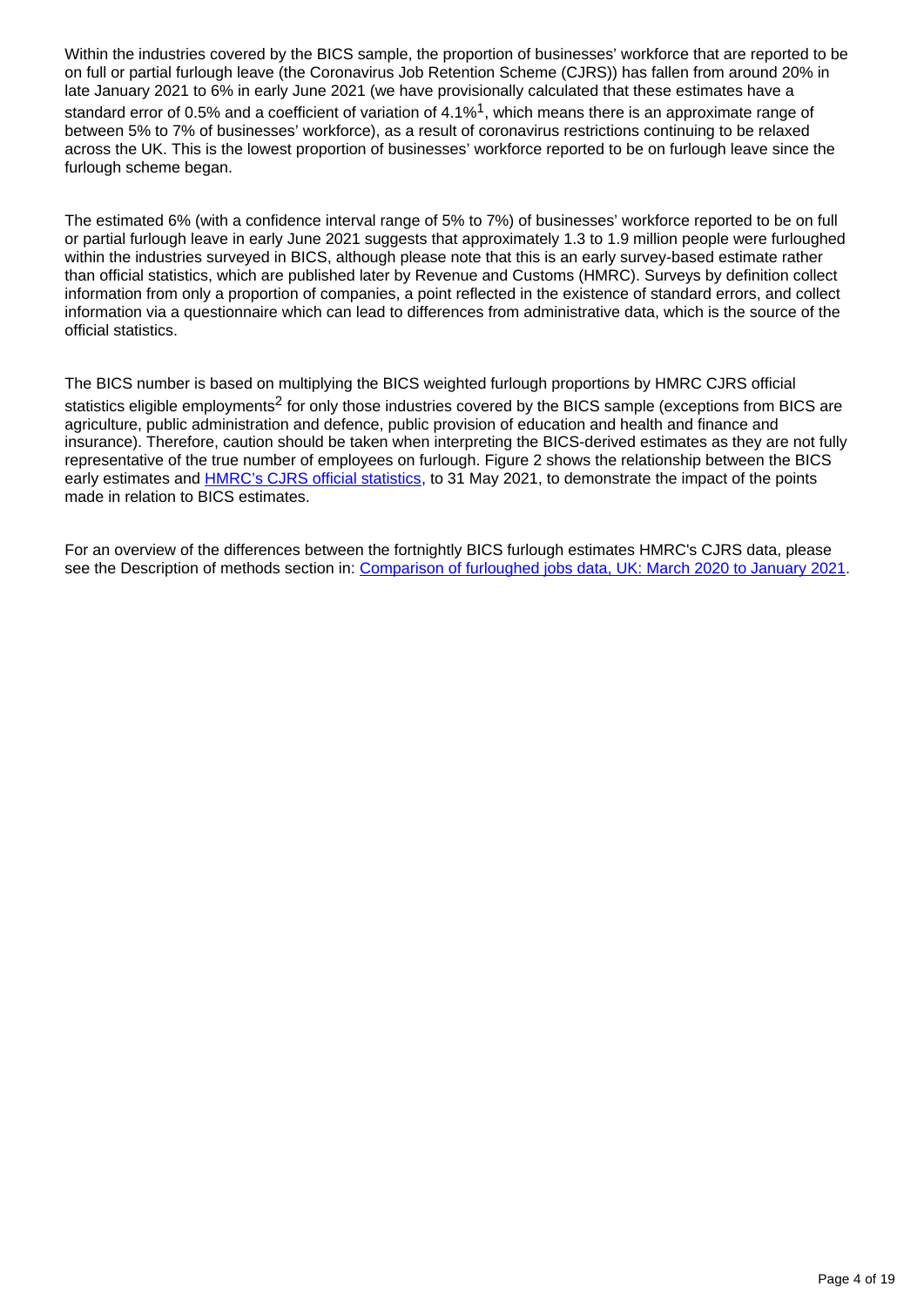## **Figure 2: Comparison between CJRS official statistics and BICS estimates on proportions of the workforce on furlough**

### **Proportion of workforce on furlough, broken down by Wave, UK, 23 March 2020 to 13 June 2021**

# Figure 2: Comparison between CJRS official statistics and BICS estimates on proportions of the workforce on furlough

Proportion of workforce on furlough, broken down by Wave, UK, 23 March 2020 to 13 June 2021



### **Source: Office for National Statistics – Business Insights and Conditions Survey**

- 1. Final unweighted results, Wave 2 to Wave 6, and final weighted results, Wave 7 to Wave 33, of the Office for National Statistics' (ONS') Business Insights and Conditions Survey (BICS); businesses not permanently ceased trading.
- 2. CJRS official statistic's May 2021 estimates are provisional and subject to revision.
- 3. Only industries included in the BICS samples are included in the "CJRS Statistics: BICS Industries only" series, but all industries are included in "CJRS Statistics: All industries" series.
- 4. An "employment" in the HMRC CJRS Official Statistics is defined as anyone who meets the scheme criteria set out within the published guidance, and data comes from the whole population of HMRC CJRS claims (those applied) and PAYE Real Time Information systems (RTIs).
- 5. The CJRS official statistic's proportion furloughed is an average of the number of employments furloughed over the two-week BICS reference period, divided by the total eligible employments.
- 6. The dates used in the plot are for the middle of each BICS Wave.
- 7. Businesses were asked for their experiences for the reference period. However, for questions regarding the last two weeks, businesses may respond from the point of completion of the questionnaire.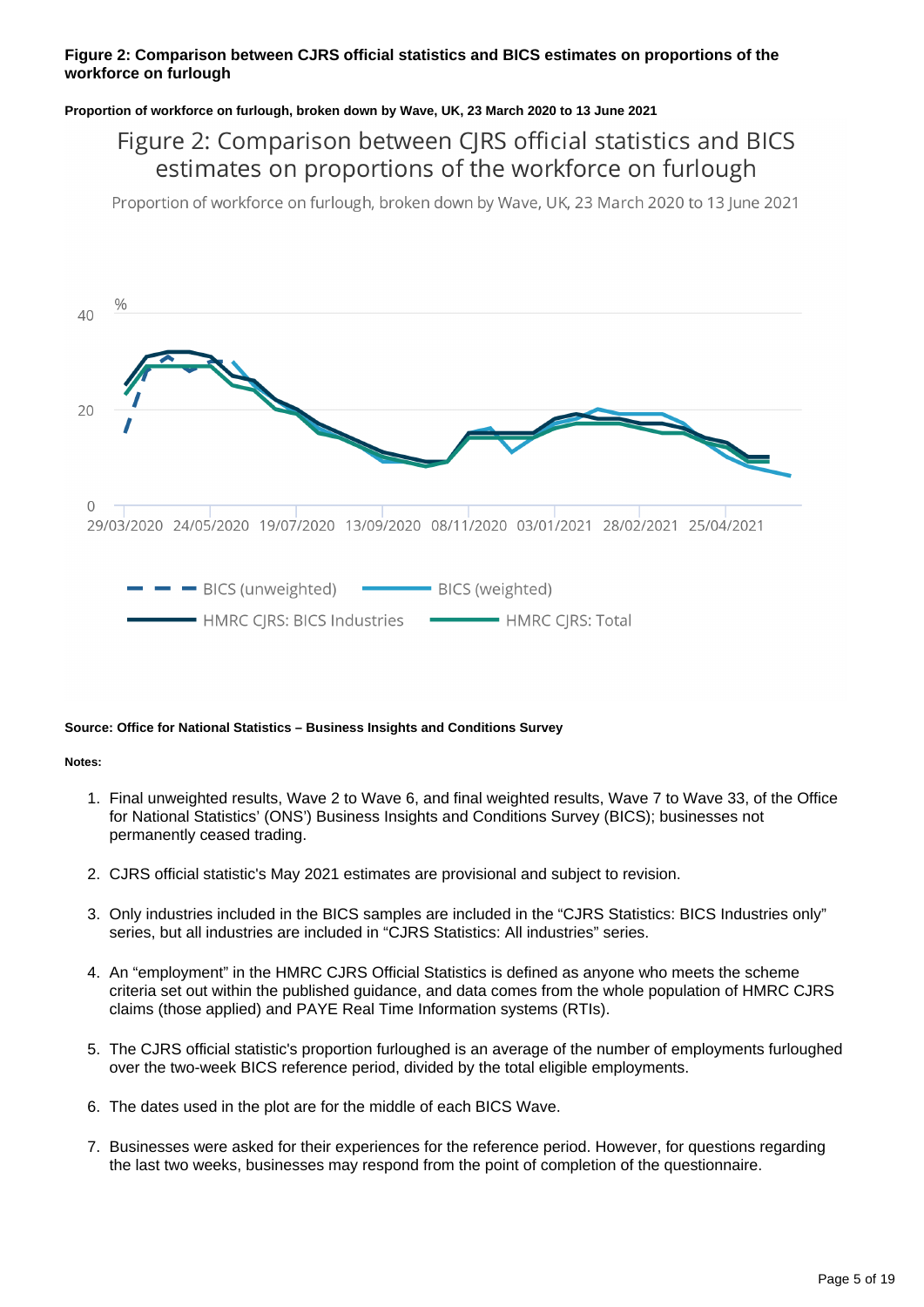Of the workforce that are reported to be on full or partial furlough leave, 48% were reported to be fully furloughed in early June 2021. This is the lowest proportion of furloughed employees reported to be fully furloughed since the question was introduced in October 2020. The figure has steadily fallen from 69% in mid-March 2021 when the whole UK was subject to increased coronavirus regulations.

Since the start of the coronavirus pandemic, working patterns have also changed substantially.

In the last two weeks, currently trading businesses reported that 11% of their workforce have moved (from furlough or fully homeworking) to a hybrid model of working.

In the next two weeks, 9% of the workforce of not permanently ceased trading businesses are expected to move to a hybrid model of working.

### **Notes for: Headline figures**

- 1. Initial standard error and coefficient of variation values for BICS Wave 33 proportion of workforce on furlough. These are provisional, subject to revision, and are reflective of the businesses responding to BICS, so are not fully representative of the true proportion or number of employees on furlough.
- 2. An "employment" in the HMRC CJRS Official Statistics is defined as anyone who meets the scheme criteria set out within the published guidance, and data come from the whole population of HMRC CJRS claims (those applied) and Pay As You Earn (PAYE) Real Time Information systems (RTIs). The assessment of whether a person was employed on the qualifying dates is based on the methodology used for the joint HMRC and ONS statistics release, [Earnings and employment from Pay As You Earn Real Time](https://www.ons.gov.uk/employmentandlabourmarket/peopleinwork/earningsandworkinghours/bulletins/earningsandemploymentfrompayasyouearnrealtimeinformationuk/latest)  [Information](https://www.ons.gov.uk/employmentandlabourmarket/peopleinwork/earningsandworkinghours/bulletins/earningsandemploymentfrompayasyouearnrealtimeinformationuk/latest).

# <span id="page-5-0"></span>**4 . Industry insights**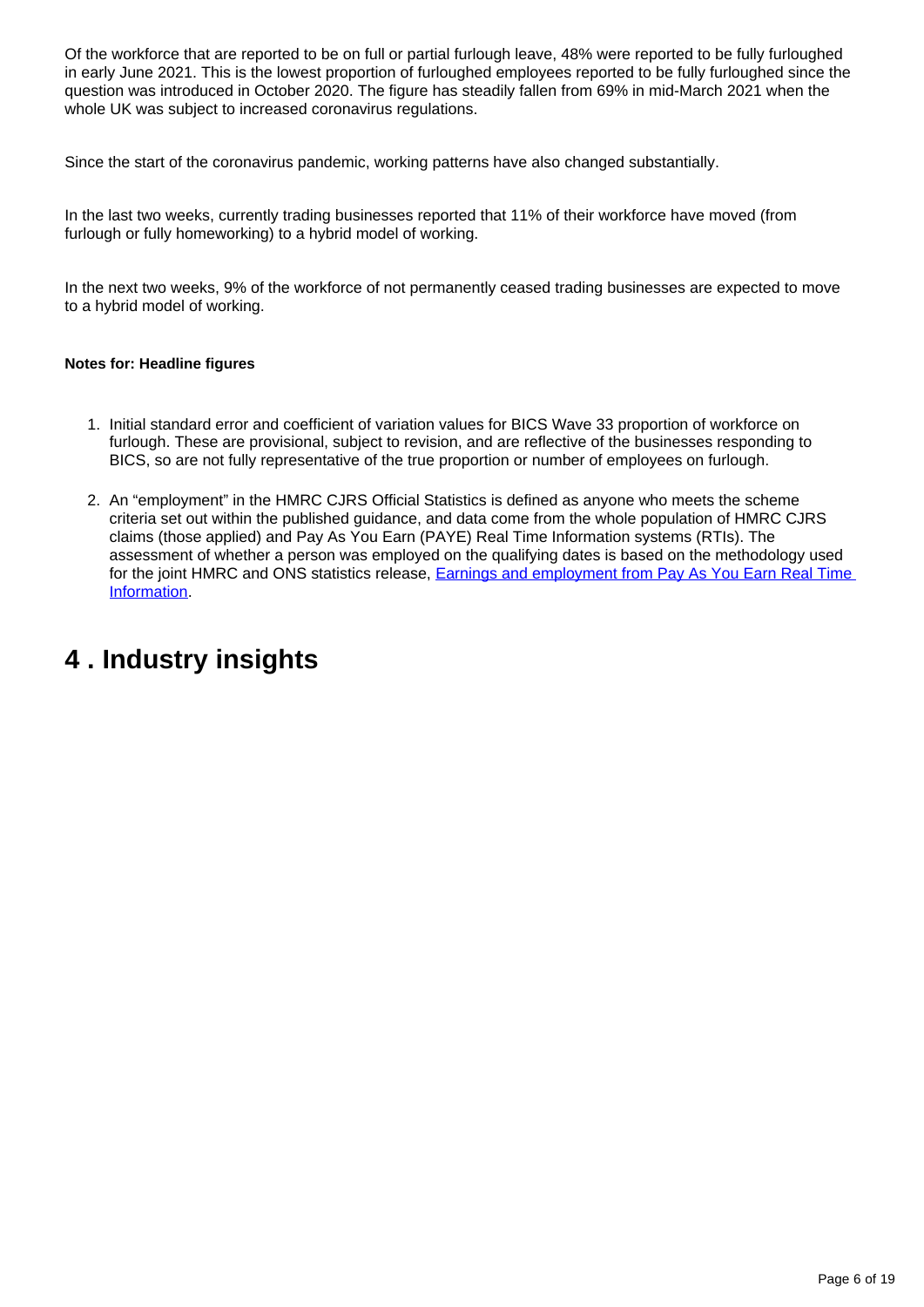# **Trading status**

## **Figure 3: The transportation and storage industry had the lowest percentage of businesses currently trading, at 76%**

**Current trading status, all businesses, broken down by industry, weighted by count, UK, 14 to 27 June 2021**

# Figure 3: The transportation and storage industry had the lowest percentage of businesses currently trading, at 76%

Current trading status, all businesses, broken down by industry, weighted by count, UK, 14 to 27 June 2021



Currently Trading C Temporarily Closed or Paused Trading

Permanently Ceased Trading

### **Source: Office for National Statistics – Business Insights and Conditions Survey**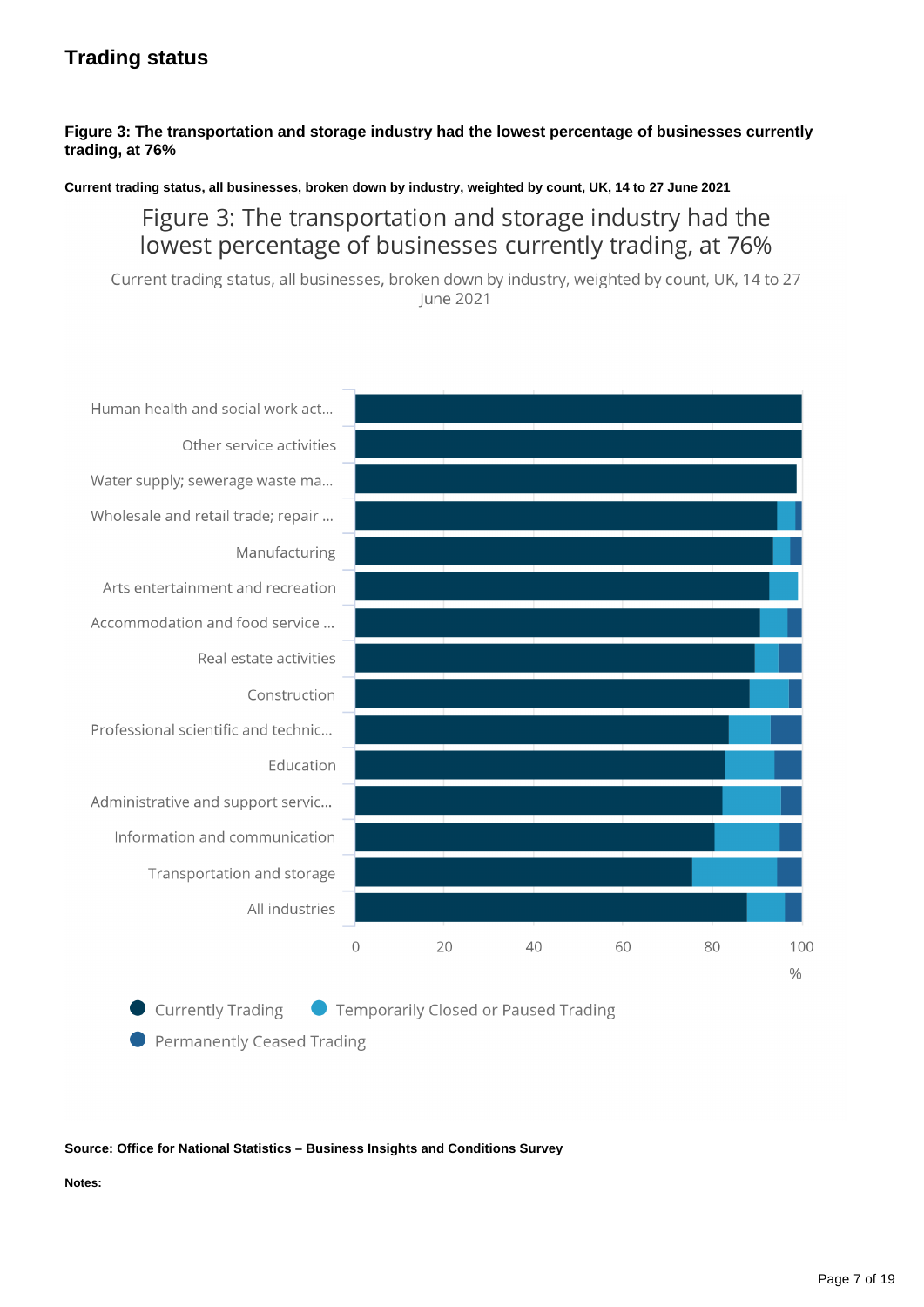- 1. Final weighted results, Wave 33 of the Office for National Statistics' (ONS') Business Insights and Conditions Survey (BICS).
- 2. For presentational purposes, currently trading categories and paused trading categories have been combined.
- 3. Industries may not sum to 100% because of rounding and percentages less than 1% being removed for disclosure purposes.
- 4. Mining and quarrying has been removed for disclosure purposes, but its total is included in "All industries".
- 5. The weighted percentage for "permanently ceased trading" can be affected by multiple businesses reporting this option over multiple waves.

Across all industries, there has been a steady increase in trading status, from 71% currently trading in January 2021, to 88% in late June 2021. Both the other service activities industry, and human health and social work activities industry are reporting the highest currently trading percentages since October 2020, at 100%.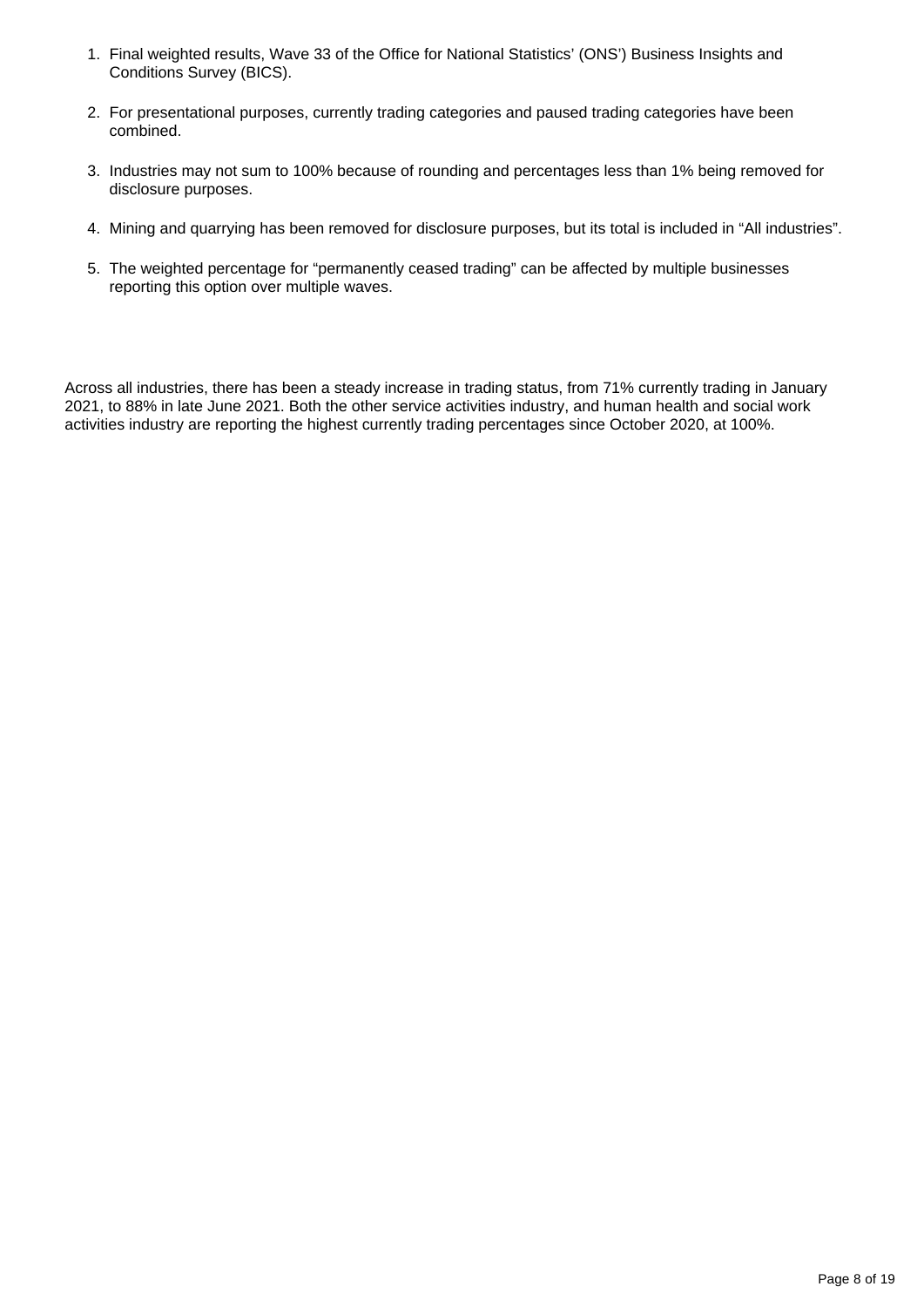### **Figure 4: Two of the industries most affected by coronavirus restrictions have seen large growth in the percentage currently trading, whilst the transportation and storage industry has fallen**

**Current trading status, currently trading, accommodation and food service activities, arts, entertainment and recreation, real estate and transportation and storage, broken down by industry, weighted by count, UK, 14 June 2020 to 27 June 2021**

# Figure 4: Two of the industries most affected by coronavirus restrictions have seen large growth in the percentage currently trading, whilst the transportation and storage industry has fallen



### **Source: Office for National Statistics – Business Insights and Conditions Survey**

### **Notes:**

- 1. Final weighted results, Wave 7 to Wave 33 of the Office for National Statistics' (ONS') Business Insights and Conditions Survey (BICS).
- 2. Data are plotted in the middle of the two-week period of each wave.
- 3. Trading status: for presentational purposes, currently trading categories have been combined.

The two industries most affected by coronavirus (COVID-19) restrictions in 2020 and early 2021 were accommodation and food service activities, and arts, entertainment and recreation. However, both industries have seen the largest movements in trading status, increasing from 37% to 91%, and 49% to 93%, from January to June 2021 respectively.

The transportation and storage industry had the lowest percentage of businesses currently trading in late June 2021, at 76%, which has fallen from 94% in early October 2020. The low percentage in late June 2021 is driven by freight transport by road, which reported 36% of businesses are temporarily closed, paused trading, or permanently ceased trading. This is possibly linked to recent reports of the industry experiencing a [shortage of](https://www.bbc.co.uk/news/uk-england-northamptonshire-57587253)  [lorry drivers,](https://www.bbc.co.uk/news/uk-england-northamptonshire-57587253) where training and testing of new drivers has not been possible during the pandemic.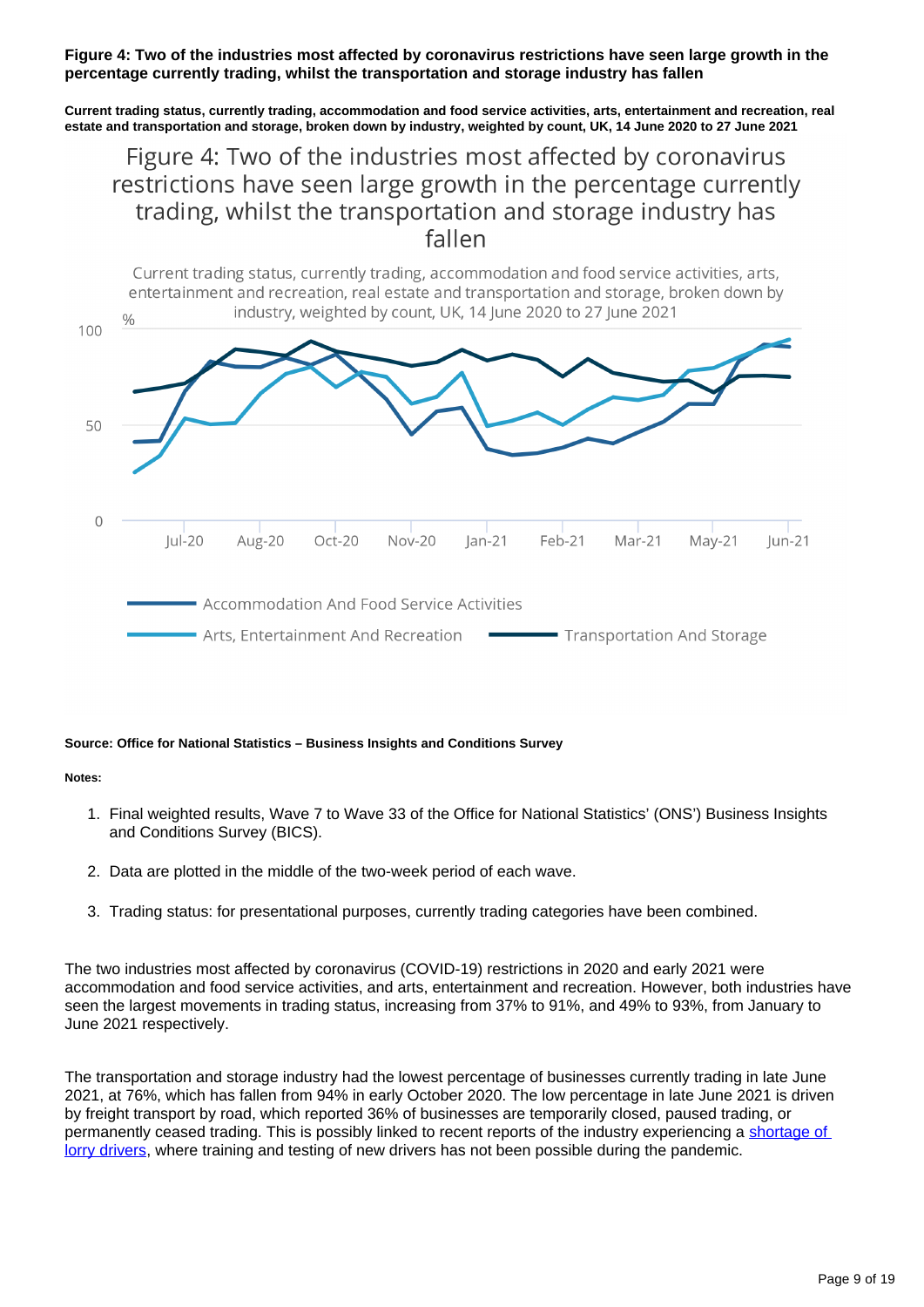It should be noted that the definition of currently trading used within the Business Insights and Conditions Survey (BICS) refers to the business currently trading in any capacity. It does not cover whether a business has completely reopened to trading at full capacity, experienced before the coronavirus pandemic or if the business is operating at a reduced level of capacity but is still trading.

# **Financial performance**

**Figure 5: The arts, entertainment and recreation industry has more than 60% of businesses experiencing a decrease in turnover compared with normal expectations for this time of year**

**Impact on turnover, businesses currently trading, broken down by industry, weighted by turnover, UK, 31 May to 13 June 2021**

Figure 5: The arts, entertainment and recreation industry has more than 60% of businesses experiencing a decrease in turnover compared with normal expectations for this time of year

Impact on turnover, businesses currently trading, broken down by industry, weighted by turnover, UK, 31 May to 13 June 2021



Turnover has decreased Turnover has increased

Turnover has not been affected

Not sure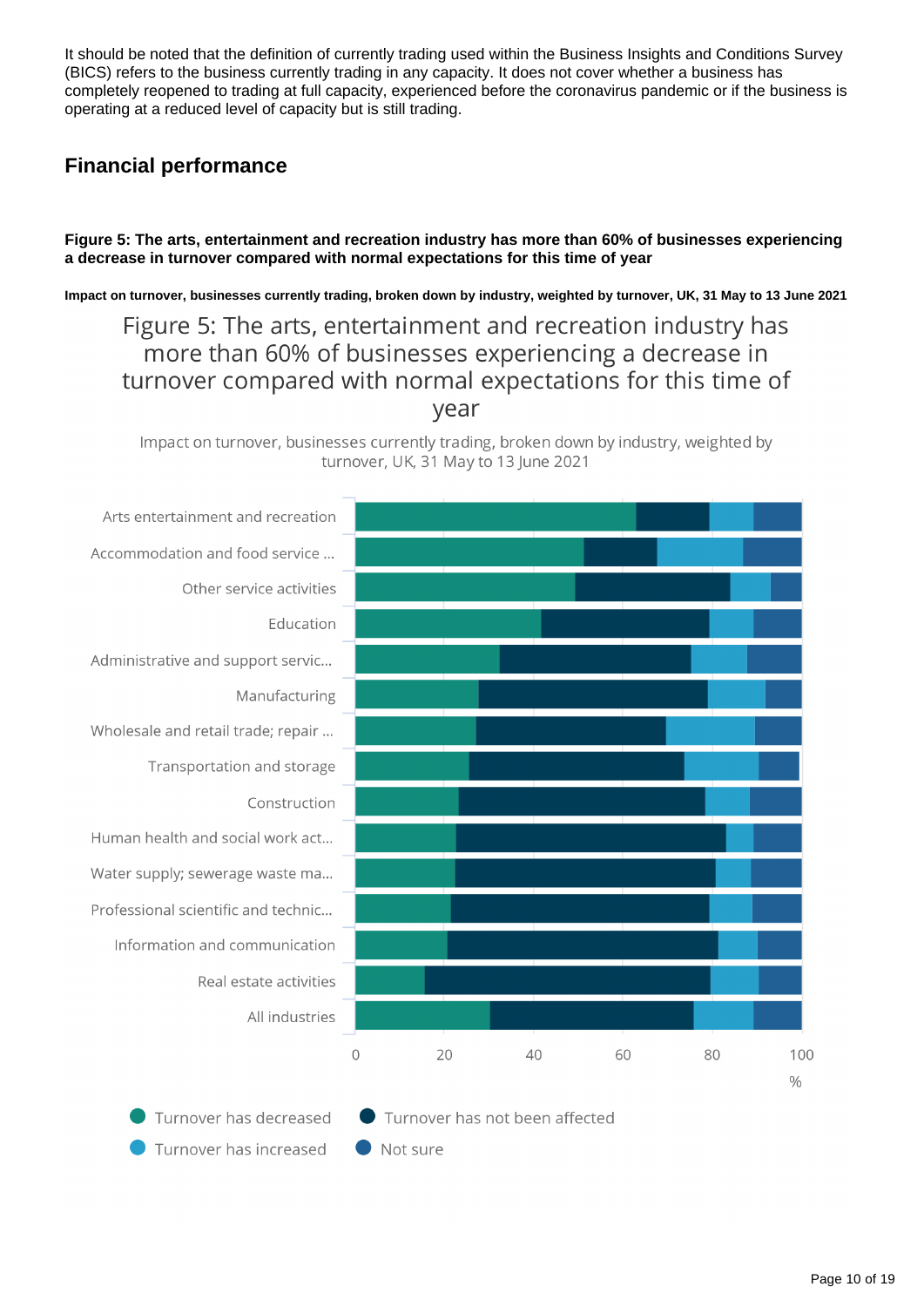#### **Source: Office for National Statistics – Business Insights and Conditions Survey**

#### **Notes:**

- 1. Final weighted results, Wave 33 of the Office for National Statistics' (ONS') Business Insights and Conditions Survey.
- 2. For presentational purposes, decreased turnover categories and increased turnover categories have been combined.
- 3. Industries may not sum to 100% because of rounding and percentages less than 1% being removed for disclosure purposes.
- 4. Mining and quarrying has been removed for disclosure purposes, but its total is included in "All industries".
- 5. Businesses were asked for their experiences for the reference period 31 May to 13 June 2021. However, for questions regarding the last two weeks, businesses may respond from the point of completion of the questionnaire (14 to 27 June 2021).

The percentage of currently trading businesses that reported turnover was lower than normal has continued to fall, to 30% in early June 2021.

In early June 2021 the arts, entertainment and recreation industry, the other service activities industry, and the accommodation and food service activities industry had the highest percentage of businesses experiencing a decrease in turnover, compared with normal expectations for this time of year.

For the accommodation and food services industry, the proportion of businesses experiencing a decrease in turnover compared with normal expectations has declined from 81% in January 2021 to 52% in early June 2021.

Similarly, in the arts, entertainment and recreation industry, the proportion of businesses experiencing a decrease in turnover compared with normal expectations has fallen from 73% in February 2021 to 63% in early June 2021.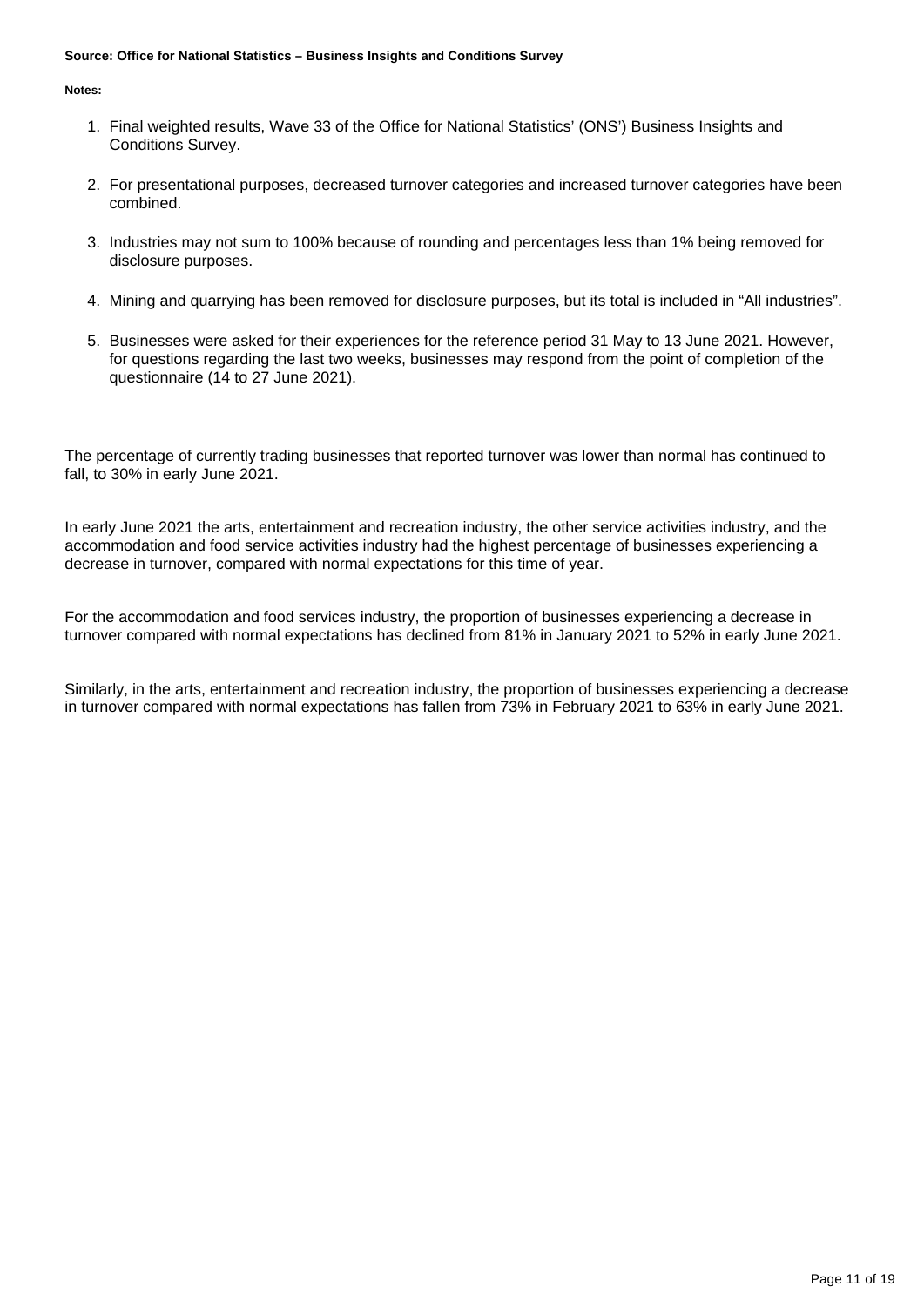## **Figure 6: The arts, entertainment and recreation industry reported the highest proportion of its workforce on furlough leave, at 18%**

**Working arrangements, businesses not permanently stopped trading, broken down by industry, weighted by employment, UK, 31 May to 13 June 2021**

# Figure 6: The arts, entertainment and recreation industry reported the highest proportion of its workforce on furlough leave, at 18%

Working arrangements, businesses not permanently stopped trading, broken down by industry. weighted by employment, UK, 31 May to 13 June 2021



On partial or furlough leave

Mainly working at the same place they were working before the pandemic

 $\blacktriangleright$  Mainly working from home, instead of where they were working before the pandemic

### **Source: Office for National Statistics – Business Insights and Conditions Survey**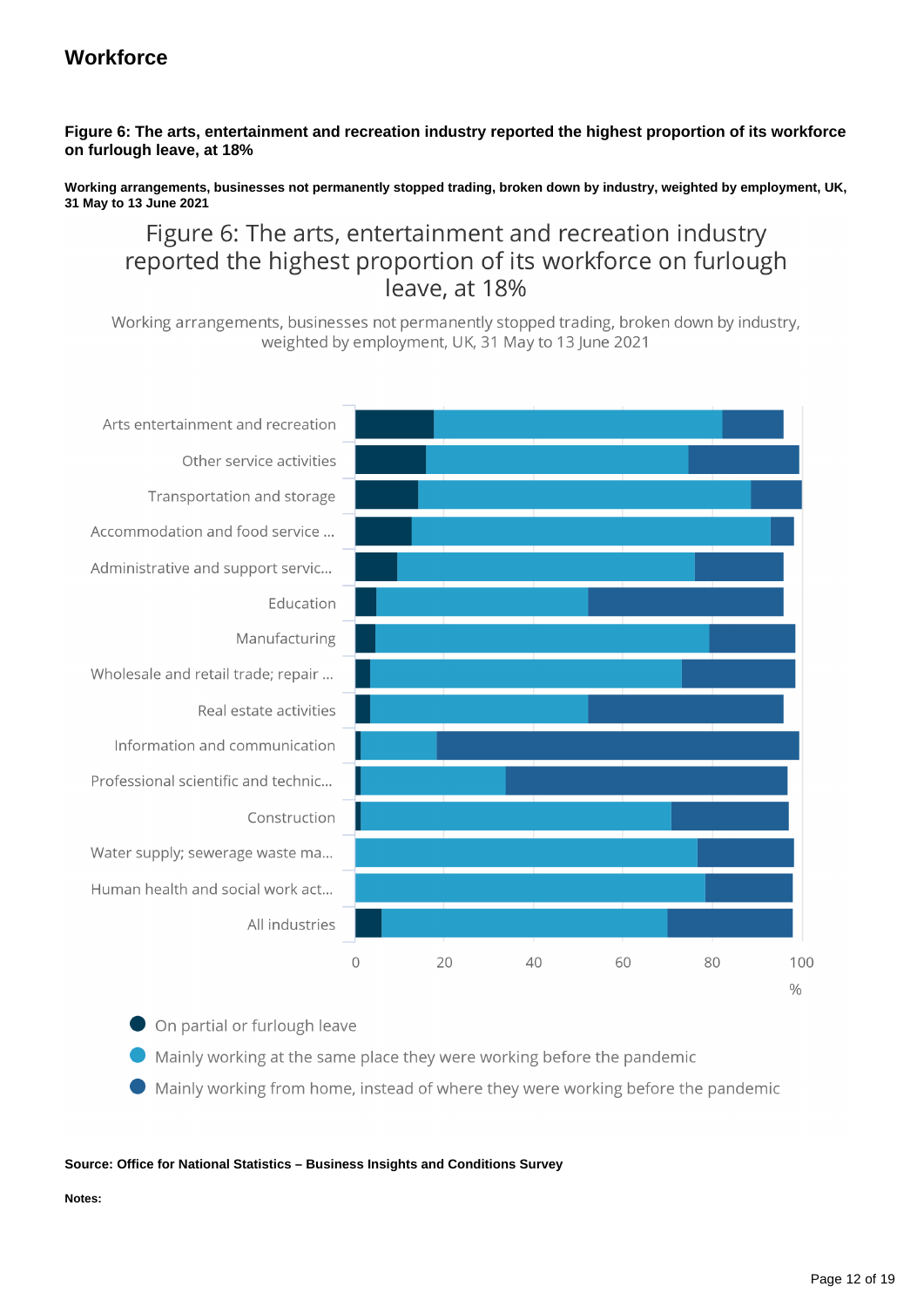- 1. Final weighted results, Wave 33 of the Office for National Statistics' (ONS') Business Insights and Conditions Survey.
- 2. Industries will not sum to 100% because of rounding, percentages less than 1% being removed for disclosure purposes, and the options "Made permanently redundant" or "Other" being removed.
- 3. Mining and quarrying has been removed for disclosure purposes, but its total is included in "All industries".
- 4. Businesses were asked for their experiences for the reference period 31 May to 13 June 2021. However, for questions regarding the last two weeks, businesses may respond from the point of completion of the questionnaire (14 to 27 June 2021).

Although the percentage of the workforce reported to be on partial or full furlough leave fell and is again the lowest reported percentage since the furlough scheme began, some industries continue to have a notably higher percentage of their workforce on furlough leave. The arts, entertainment and recreation industry reported the highest proportion of their workforce to be on furlough leave, at 18%, followed by the other service activities industry, at 16%.

In trend terms, half of industries not permanently ceased trading have reported their lowest proportion of workforce on partial or full furlough leave since the pandemic began. The largest movement in the data is seen in the arts, entertainment and recreation industry (fallen by 3 percentage points) in early June 2021 compared with late May 2021.

Of the proportion of businesses currently trading and returning from furlough leave, roughly 30% of their workforce are mainly working at the same place they were working before the pandemic.

# <span id="page-12-0"></span>**5 . Exporting and importing challenges**

Of currently trading businesses, 11% had exported and 12% imported in the last 12 months and reported how their exporting or importing compared with normal expectations for this time of year. These businesses were asked about the challenges they had experienced with exporting or importing in the last two weeks.

## **Figure 7: Exporting and importing figures from the Business Insights and Conditions Survey**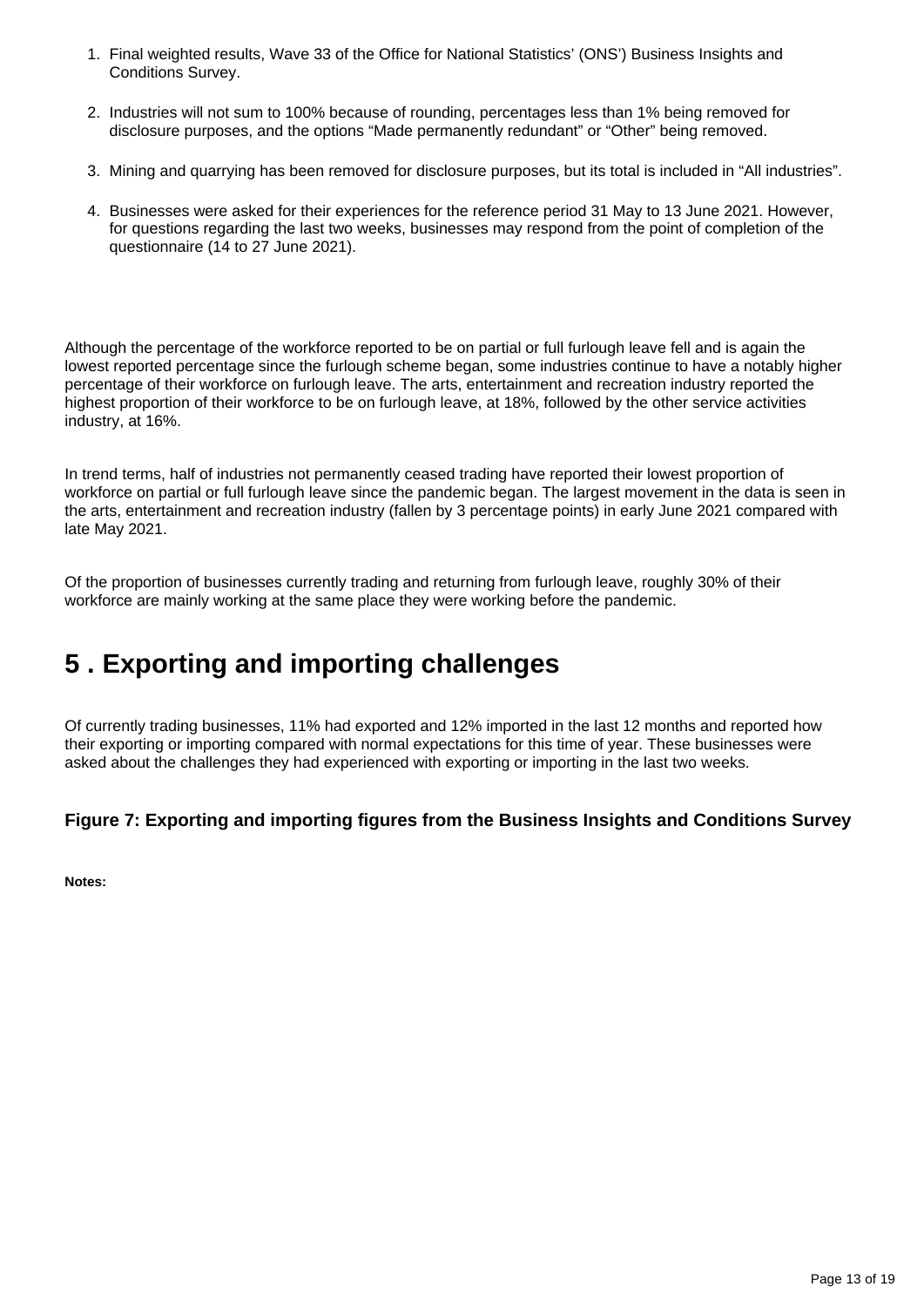- 1. Final weighted results, Wave 12 to Wave 33 of the Office for National Statistics' (ONS') Business Insights and Conditions Survey (BICS).
- 2. Data are plotted in the middle of the two-week period of each wave.
- 3. Exporting or importing compared to normal expectations: Percentage of businesses currently trading and had reported they had exported/imported in the last year. For presentational purposes, "exporting /importing, but less than normal" and "not been able to export/import in the last two weeks" have been combined.
- 4. Experiencing a challenge: Percentage of businesses currently trading that are experiencing a challenge in exporting/importing, who had exported/imported in the last 12 months and who reported how exports /imports compared with normal expectations.
- 5. Exporting/importing challenges: Percentage of businesses currently trading, who had exported/imported in the last 12 months and who reported how exports/imports compared with normal expectations. Rows will not sum to 100% because businesses could select multiple options. Some options have been edited to fit onto the graph.
- 6. Caution should be taken when interpreting these results based on the specific routing of this question meaning that only a small number of businesses responded.
- 7. Businesses were asked for their experiences for the reference period for each wave, however, for questions regarding the last two weeks, businesses may respond from the point of completion of the questionnaire.
- 8. Data for the period 2 November to 13 December 2020 have been modelled due to changes to the routing of the question at this time.

### **Download this chart**

### [.xlsx](https://www.ons.gov.uk/visualisations/dvc1447/trade/datadownload.xlsx)

The proportion of currently trading businesses experiencing a challenge in importing and exporting increased from December 2020 until January 2021, to be over 50%, and has remained broadly stable since then. The data suggest businesses are more likely to be experiencing an importing challenge than an exporting challenge.

The proportion of currently trading businesses' experiencing the top three challenges in importing and exporting has remained broadly stable between Wave 32 and Wave 33.

Further industry and size band breakdowns of trade questions are available in the accompanying [dataset](https://www.ons.gov.uk/economy/economicoutputandproductivity/output/datasets/businessinsightsandimpactontheukeconomy).

# <span id="page-13-0"></span>**6 . Net zero**

Businesses not permanently stopped trading were asked if their business had taken any actions, and if they intend to take actions in the next 12 months, to reduce carbon emissions.

Table 1 shows the percentage of not permanently stopped trading businesses, that have taken and intend to take actions to reduce carbon emissions.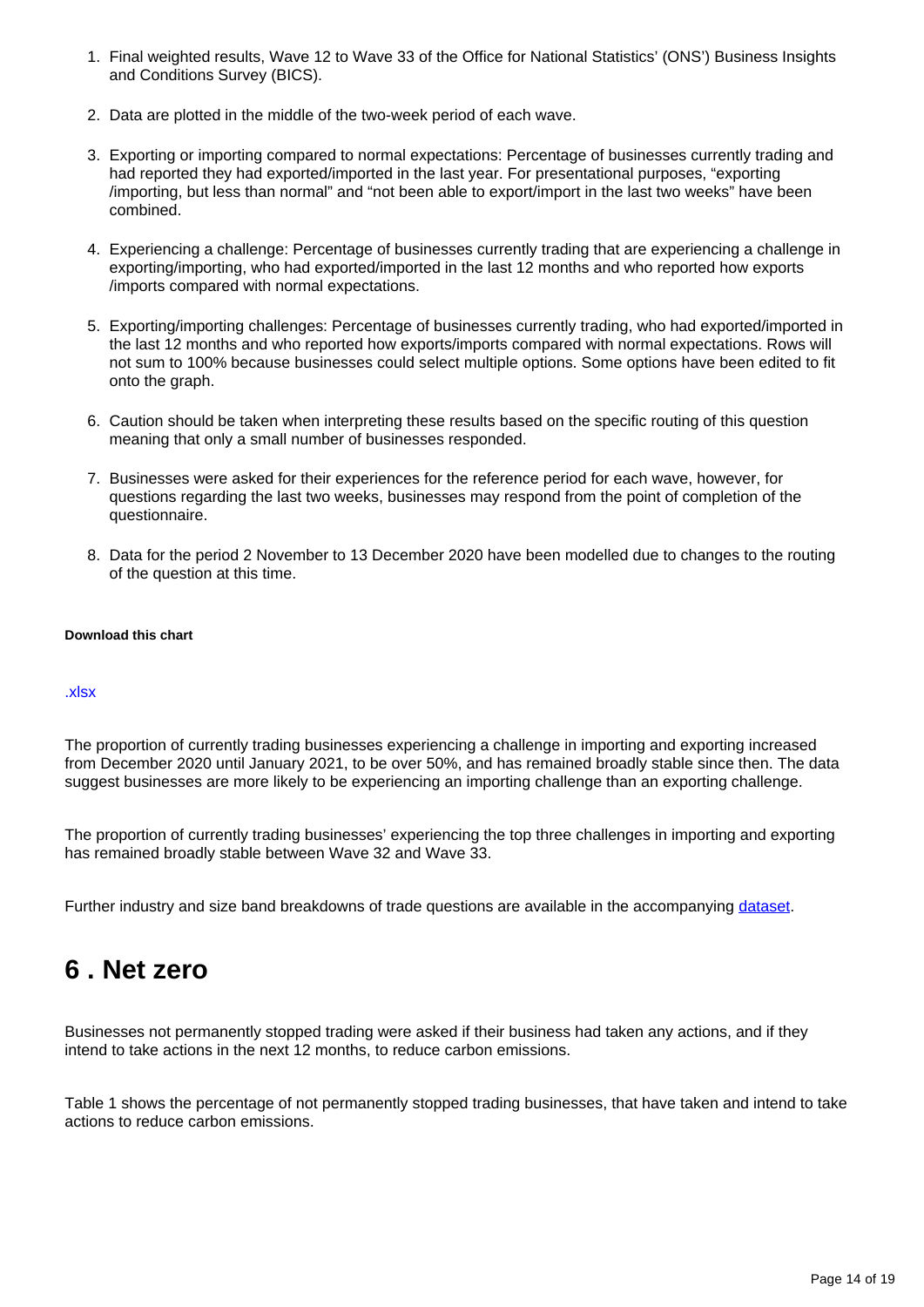Table 1: Switching to LED bulbs is the most reported action that businesses not permanently stopped trading have both taken, and intend to take, to reduce carbon emissions

Actions and intentions to reduce carbon emissions, businesses not permanently stopped trading, weighted by count, UK, 14 to 27 June 2021

|                                                         | Which of the following actions, if<br>any, have you taken to<br>reduce your<br>business' emissions? | Which of the following actions, if<br>any, does your business intend to<br>take to in the next 12 months to<br>reduce your<br>business' emissions? |
|---------------------------------------------------------|-----------------------------------------------------------------------------------------------------|----------------------------------------------------------------------------------------------------------------------------------------------------|
| <b>Switching to LED bulbs</b>                           | 28.8%                                                                                               | 11.0%                                                                                                                                              |
| <b>Adjusting heating and cooling</b><br>systems         | 15.9%                                                                                               | 9.2%                                                                                                                                               |
| Installing a smart meter                                | 11.6%                                                                                               | 5.6%                                                                                                                                               |
| Insulating your buildings                               | 5.7%                                                                                                | 2.7%                                                                                                                                               |
| <b>Electrifying your vehicle fleet</b>                  | $3.6\%$                                                                                             | 5.0%                                                                                                                                               |
| Introducing a cycle to work<br>scheme                   | 3.1%                                                                                                | 2.0%                                                                                                                                               |
| Installing charging points                              | 2.6%                                                                                                | 2.6%                                                                                                                                               |
| Installing your own renewable<br>electricity or heating | 1.9%                                                                                                | 1.3%                                                                                                                                               |
| Not sure                                                | 15.7%                                                                                               | 34.3%                                                                                                                                              |
| No actions have been taken to<br>reduce emissions       | 46.4%                                                                                               | 41.6%                                                                                                                                              |

Source: Office for National Statistics - Business Insights and Conditions Survey

### **Notes**

- 1. Final weighted results Wave 33 of the Office for National Statistics' (ONS') Business Insights and Conditions Survey (BICS); businesses not stopped trading.
- 2. Table will not sum to 100% because businesses could select multiple options.

Actions taken, and intended to be taken, to reduce carbon emissions, among businesses not permanently stopped trading were as follows:

- 29% reported they had switched to using LED bulbs and 11% intend to switch to using LED bulbs
- 16% reported they had adjusted heating and cooling systems and 9% intend to adjust heating and cooling systems
- 12% reported they had installed a smart meter and 6% intend to install a smart meter

A large proportion of not permanently stopped trading businesses responded that they had not or did not intend to take any actions in the next 12 months to reduce carbon emissions, at 46% and 42% respectively.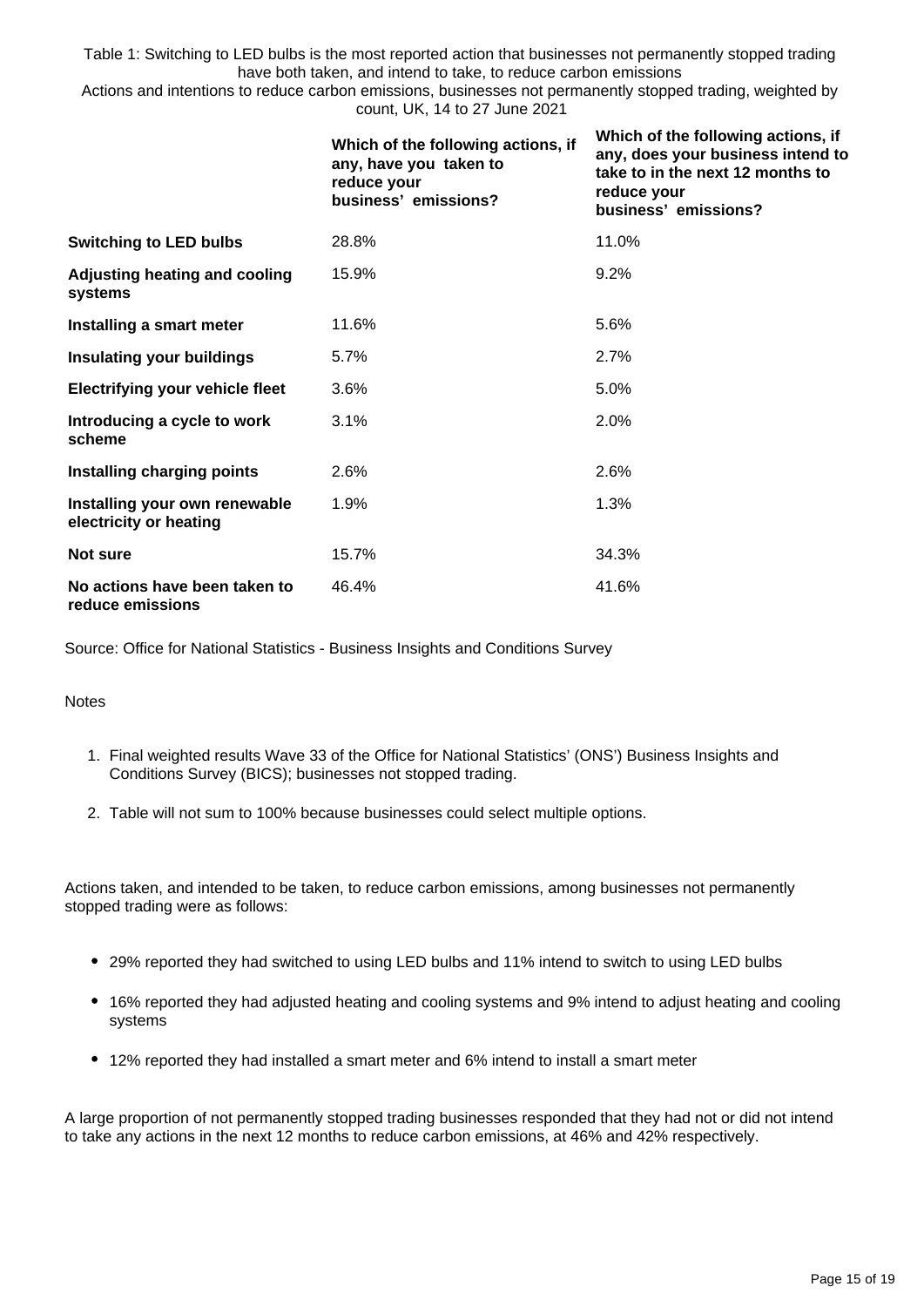# <span id="page-15-0"></span>**7 . International trade in services**

Businesses not permanently stopped trading were asked if their international trade in services had changed in the last 12 months, and how their trade in international services in the last two weeks compares with normal expectations for this time of year.

Of businesses not permanently ceased trading, 4% reported their trade in international services had changed in the last 12 months. Of these businesses, half reported that in the last two weeks they had either not been able to trade or had been trading but less than normal.

Table 2: Half of businesses that trade internationally have been trading less than normally expected or not been trading in the last 2 weeks

International trade in services, businesses not permanently stopped trading and international trade in services has changed in the last 12 months, weighted by count, UK, 31 May to 13 June 2021

|                | <b>Trading more</b><br>than normal | <b>Trading as</b><br>normal | Trading, but<br>less than<br>normal | Not been able to<br>trade in<br>services in the<br>last two weeks | Not sure |
|----------------|------------------------------------|-----------------------------|-------------------------------------|-------------------------------------------------------------------|----------|
| All industries | 8.7%                               | 22.0%                       | 31.3%                               | 19%                                                               | 19.1%    |

Source: Office for National Statistics - Business Insights and Conditions Survey

### **Notes**

- 1. Final weighted results, Wave 33 of the Office for National Statistics' (ONS') Business Insights and Conditions Survey (BICS); businesses not stopped trading.
- 2. Caution should be taken when interpreting these results based on the specific routing of this question meaning that only a small number of businesses responded.
- 3. Businesses were asked for their experiences for the reference period 31 May to 13 June 2021. However, for questions regarding the last two weeks, businesses may respond from the point of completion of the questionnaire (14 to 27 June 2021).

Further industry and size band breakdowns of trade questions are available in the accompanying [dataset](https://www.ons.gov.uk/economy/economicoutputandproductivity/output/datasets/businessinsightsandimpactontheukeconomy).

# <span id="page-15-1"></span>**8 . Business Insights and Conditions Survey data**

[Business insights and impact on the UK economy](https://www.ons.gov.uk/economy/economicoutputandproductivity/output/datasets/businessinsightsandimpactontheukeconomy) Dataset | Released 1 July 2021 Weighted estimates from the voluntary fortnightly business survey (BICS) about financial performance, workforce, prices, trade, and business resilience.

This dataset includes additional information collected as part of the survey not presented in this publication.

These data are not [official statistics](https://uksa.statisticsauthority.gov.uk/about-the-authority/what-we-do/uk-statistical-system/types-of-official-statistics/) but have been developed to deliver timely indicators to help understand the impact of the coronavirus (COVID-19) pandemic and other events in a timely way.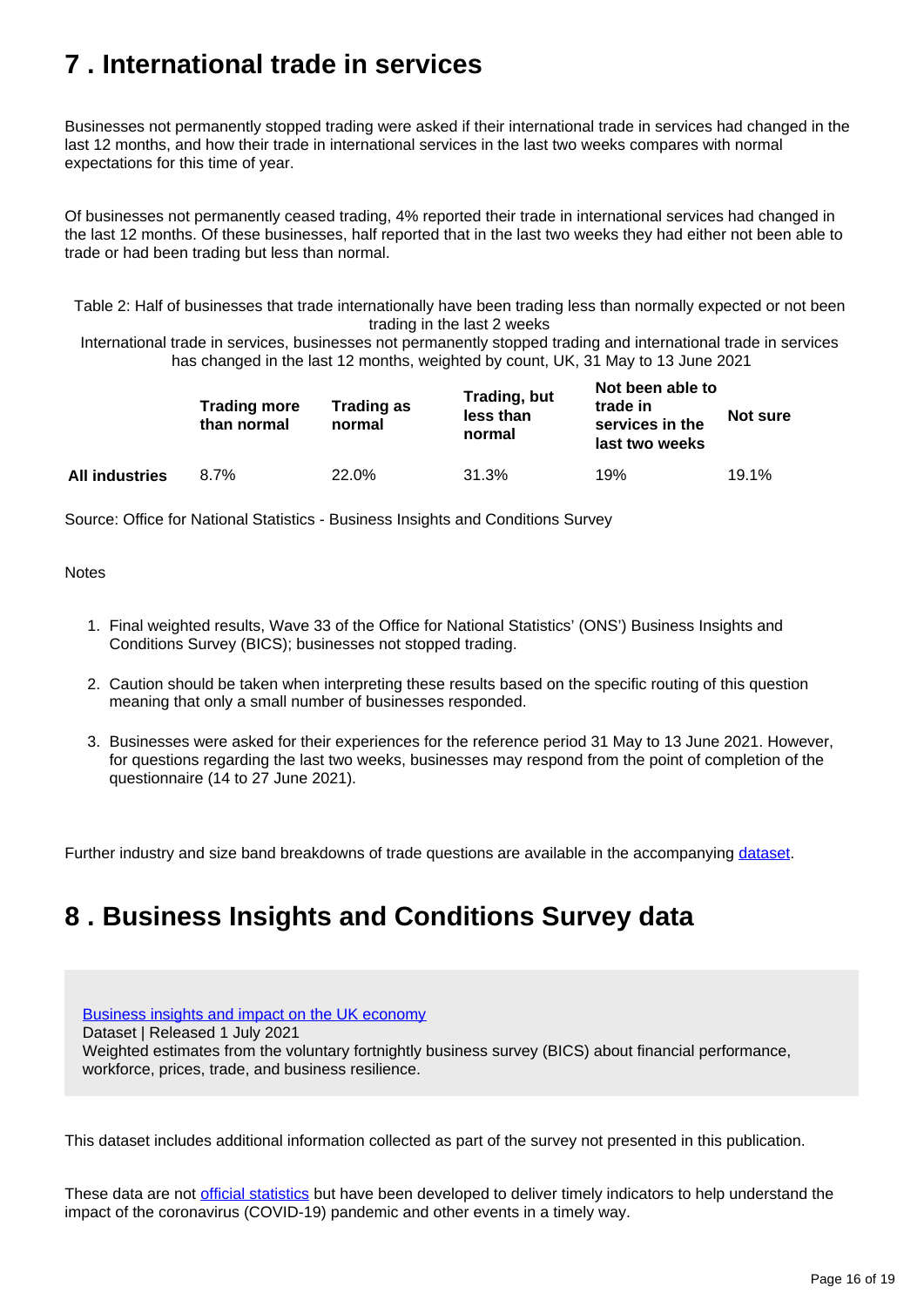# **Access to microdata**

The BICS microdata for Waves 1 to 33 can now be accessed via the [Secure Research Service \(SRS\)](https://www.ons.gov.uk/aboutus/whatwedo/statistics/requestingstatistics/approvedresearcherscheme). The BICS microdata for each wave are released on a rolling basis in the week following the publication of each wave.

The microdata are confidentialised and do not disclose any specific business.

Only researchers accredited under the [Digital Economy Act](https://uksa.statisticsauthority.gov.uk/about-the-authority/better-useofdata-statistics-and-research/) are able to access data in the SRS. You can apply for accreditation through the [Research Accreditation Service \(RAS\)](https://researchaccreditationservice.ons.gov.uk/ons/ONS_registration.ofml). You need to have relevant academic or work experience and must successfully attend and complete the assessed Safe Researcher Training.

To conduct analysis with microdata from the SRS, a project application must be submitted to the Research [Accreditation Panel \(RAP\).](https://uksa.statisticsauthority.gov.uk/digitaleconomyact-research-statistics/research-accreditation-panel/) To access the SRS, you must also work for an organisation with an Assured Organisational Connectivity agreement in place.

# <span id="page-16-0"></span>**9 . Glossary**

## **Coronavirus**

Coronaviruses are a family of viruses that cause disease in people and animals. They can cause the common cold or more severe diseases, such as COVID-19.

# **COVID-19**

COVID-19 is the name used to refer to the disease caused by the SARS-CoV-2 virus, which is a type of coronavirus. The Office for National Statistics (ONS) takes COVID-19 to mean presence of SARS-CoV-2 with or without symptoms.

## **EU exit transition period**

The EU exit transition is the period agreed in the UK-EU Withdrawal Agreement in which the UK is no longer a member of the EU but continues to be subject to EU rules and remains a member of the single market and customs union. When the UK left the EU on 31 January 2020, it entered the transition period. The transition period came to an end on 31 December 2020.

## **Furlough**

Furlough is a temporary absence from work allowing workers to keep their job while the coronavirus (COVID-19) pandemic continues.

# **Reporting unit**

The business unit to which questionnaires are sent is called the reporting unit. The response from the reporting unit can cover the enterprise as a whole or parts of the enterprise identified by lists of local units.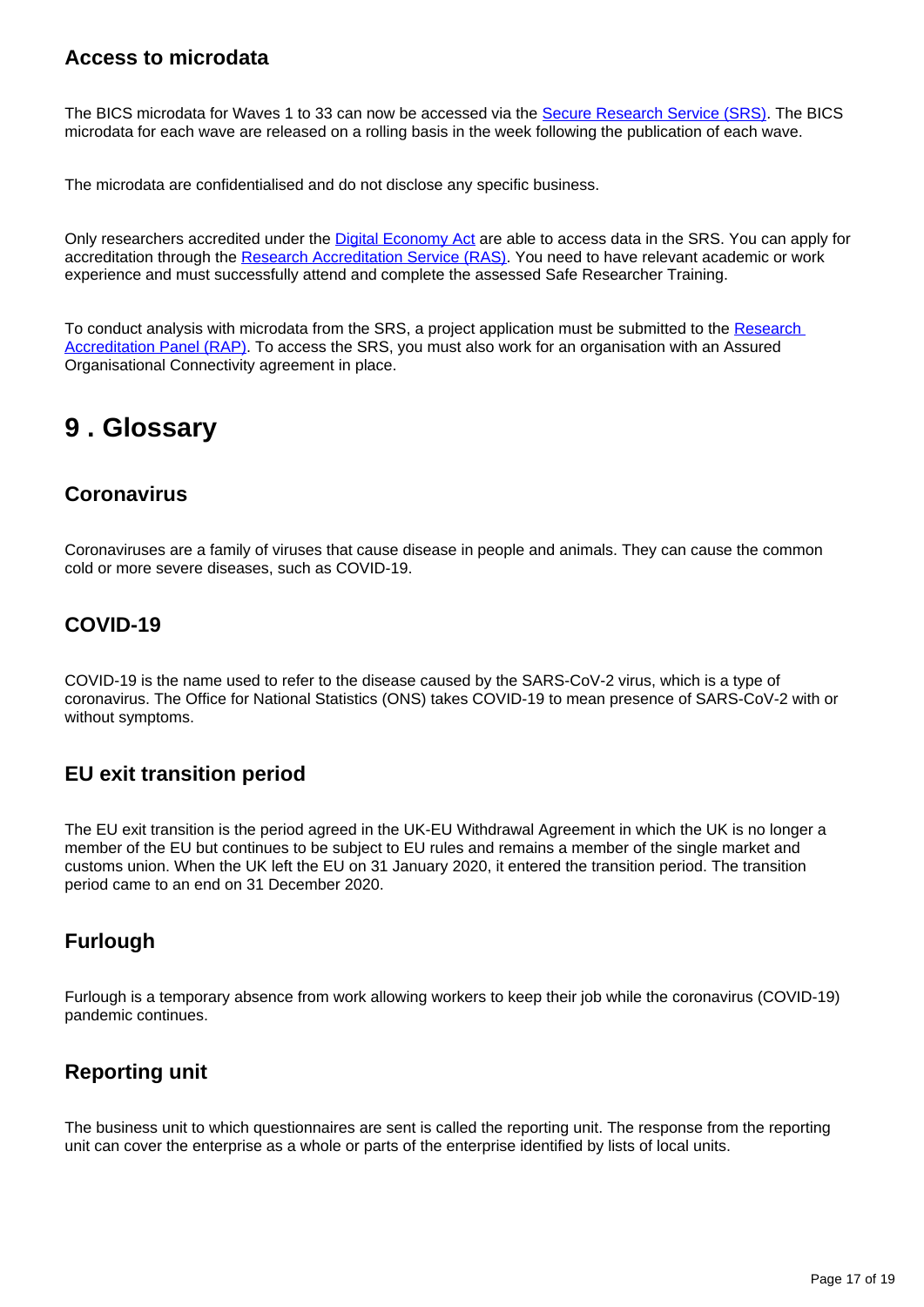# <span id="page-17-0"></span>**10 . Measuring the data**

More quality and methodology information on strengths, limitations, appropriate uses, and how the data were created is available in the **BICS QMI**, published 20 May 2021.

The Business Insights and Conditions Survey (BICS) is voluntary and the results are experimental.

Table 3: Sample and response rates for Waves 31, 32 and 33 of the Business Insights and Conditions Survey, UK, June 2021

| Wave                  | 3 June 2021 Publication<br>Wave 31 | 17 June 2021 Publication<br>Wave 32 | 1 July 2021 Publication<br>Wave 33 |
|-----------------------|------------------------------------|-------------------------------------|------------------------------------|
| <b>Sample</b>         | 38.752                             | 38.672                              | 38.621                             |
| <b>Response</b> 9,436 |                                    | 9.009                               | 9.645                              |
| Rate                  | 24.4%                              | 23.3%                               | 25.0%                              |

Source: Office for National Statistics – Business Insights and Conditions Survey

### **Notes**

1. Response rates for all waves can be found in the accompanying dataset.

The results are based on responses from the voluntary fortnightly BICS, which captures businesses' views on financial performance, workforce, prices, trade, and business resilience. The Wave 33 survey was live for the period 14 to 27 June 2021. For questions regarding the last two weeks, businesses were asked for their experience for the reference period 31 May to 13 June 2021. The [survey questions](https://www.ons.gov.uk/peoplepopulationandcommunity/healthandsocialcare/conditionsanddiseases/articles/businessimpactofcovid19surveyquestions/14june2021to27june2021) are available.

## **Coverage**

The Monthly Business Survey (MBS) covers the UK for production and only Great Britain for services. The RSI and Construction are Great Britain-focused. Therefore, the BICS will be UK for production-based industries but Great Britain for the other elements of the economy covered.

The industries covered are:

- non-financial services (includes professional, scientific, communication, administrative, transport, accommodation and food, private health and education, and entertainment services)
- distribution (includes retail, wholesale and motor trades)
- production (includes manufacturing, oil and gas extraction, energy generation and supply, and water and waste management)
- construction (includes civil engineering, housebuilding, property development and specialised construction trades such as plumbers, electricians and plasterers)

The following industries are excluded from the survey: